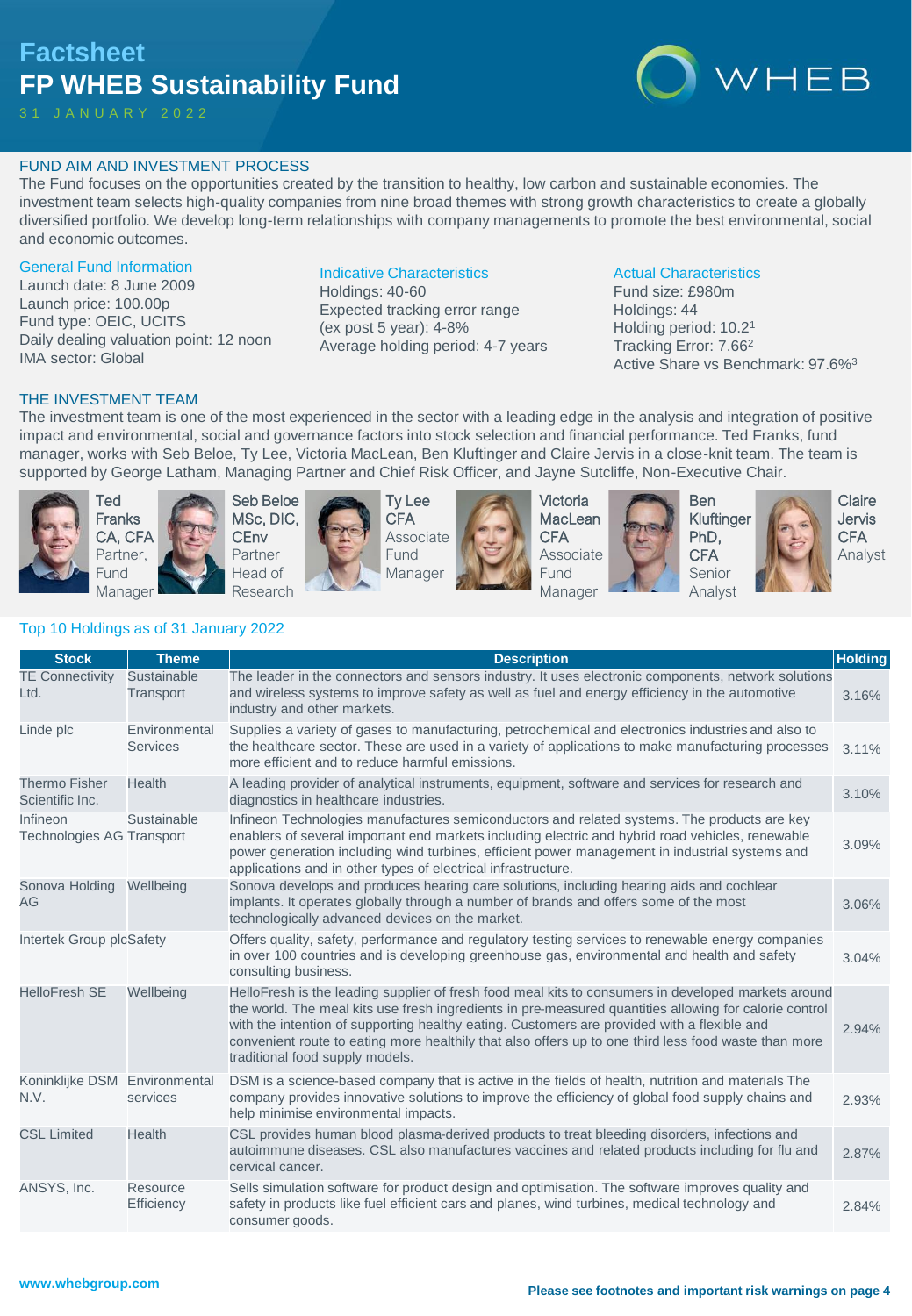

#### Biggest Movers over the month in local currency – Top 3 and Bottom 3 Performers

| <b>Stock Name</b>             | Performance in Month   What Happened |                                                                                                                                                                                                 |
|-------------------------------|--------------------------------------|-------------------------------------------------------------------------------------------------------------------------------------------------------------------------------------------------|
| <b>Strategic Education</b>    | 3.15%                                | A market rotation favouring Value supported our Education holdings on a<br>relative basis, since these underperformed the index in 2021.                                                        |
| <b>Grand Canyon Education</b> | $-2.37\%$                            | A market rotation favouring Value supported our Education holdings on a<br>relative basis. Grand Canyon benefitted less than Strategic, since its 2021<br>performance had been slightly better. |
| Wabtec                        | $-3.48%$                             | Wabtec announced orders for its battery-electric locomotive and a small<br>acquisition. This news helped to support the shares on a relative basis.                                             |
|                               |                                      |                                                                                                                                                                                                 |
| Orpea                         | $-55.96%$                            | Allegations of mistreatment and inappropriate political relationships. Further<br>details are available in our monthly commentary.                                                              |
| Silicon Laboratories          | $-19.97\%$                           | Profit-taking resulting from a market rotation away from quality growth<br>companies, particularly impacting the Technology sector.                                                             |
| Keyence                       | $-19.44\%$                           | Profit-taking resulting from a market rotation away from quality growth<br>companies.                                                                                                           |

#### Significant Portfolio Changes

| <b>Stock Name</b>      | <b>Purchase</b><br>l or sale | <b>Theme</b>  | Brief description or sale rationale                                                                                                                   |
|------------------------|------------------------------|---------------|-------------------------------------------------------------------------------------------------------------------------------------------------------|
| Globus Medical         | Purchase                     | <b>Health</b> | Globus Medical is a best-in-class spinal med-tech company which has been<br>gaining market share through innovation, particularly in spinal robotics. |
| Strategic<br>Education | Sale                         | Education     | Strategic Education continues to struggle with enrolment growth, and we are<br>concerned about rising competition in online education.                |
| Premier Inc            | Sale                         | <b>Health</b> | We sold Premier to invest in higher conviction opportunities where we believe<br>the impact case is stronger.                                         |

#### PORTFOLIO ANALYSIS AS AT 31 January 2022<sup>4</sup> Theme Allocation

| <b>Resource Efficiency</b>    | 23.39% |
|-------------------------------|--------|
| <b>Cleaner Energy</b>         | 4.74%  |
| <b>Environmental Services</b> | 11.18% |
| Sustainable Transport         | 11.94% |
| Water Management              | 7.10%  |
| Health                        | 23.11% |
| Safety                        | 5.28%  |
| Wellbeing                     | 11.38% |
| Education                     | 1.55%  |
| Cash                          | 0.32%  |





#### Geographic Allocation **Market Capitalisation Allocation** Market Capitalisation Allocation





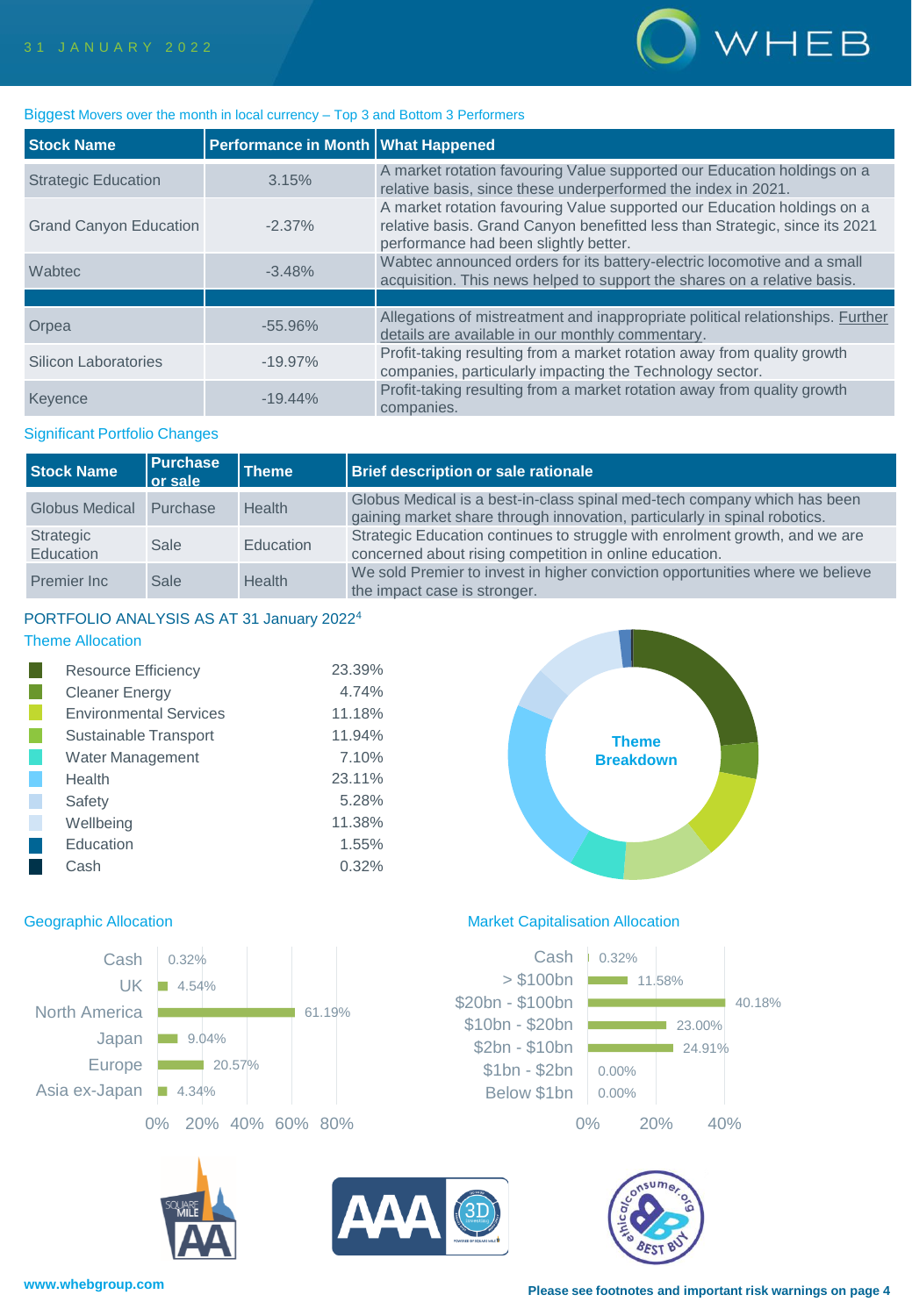

#### Alignment with UN SDGs



# Comparative Performance (Figures are historic and past performance does not predict future returns).

| <b>Cumulative Performance</b>                             | 5 years | 3 years | 12 months | <b>Year to date</b> | 3 months   | 1 month   |
|-----------------------------------------------------------|---------|---------|-----------|---------------------|------------|-----------|
| FP WHEB Sustainability C Acc<br>Primary Share Class (GBP) | 54.56%  | 37.36%  | $-1.05%$  | $-14.28%$           | $-12.33\%$ | $-14.28%$ |
| MSCI World Total Return (GBP) <sup>5</sup>                | 74.66%  | 55.30%  | 19.27%    | $-4.39%$            | $-1.31\%$  | $-4.39%$  |
| IA Global Sector Average Total<br>Return <sup>6</sup>     | 61.63%  | 45.63%  | 8.63%     | $-7.82%$            | $-5.77\%$  | $-7.82%$  |

| Discrete Performance                                             | Jan $2021 -$<br><b>Jan 2022</b> | Jan 2020 -<br><b>Jan 2021</b> | $Jan 2019 -$<br><b>Jan 2020</b> | Jan $2018 -$<br><b>Jan 2019</b> | Jan 2017 -<br><b>Jan 2018</b> |
|------------------------------------------------------------------|---------------------------------|-------------------------------|---------------------------------|---------------------------------|-------------------------------|
| FP WHEB Sustainability C Acc<br><b>Primary Share Class (GBP)</b> | $-1.05%$                        | 20.71%                        | $15.00\%$                       | $-2.82%$                        | 15.79%                        |
| MSCI World Total Return (GBP)                                    | 19.27%                          | 10.83%                        | 17.49%                          | 1.03%                           | $11.32\%$                     |
| <b>IA Global Sector Average Total</b><br>Return                  | 8.63%                           | 14.78%                        | 16.79%                          | $-1.96%$                        | 13.20%                        |

### SHARE CLASSES AND FUND INFORMATION<sup>7</sup>

| <b>Shareclass</b>                  | <b>Currency</b> | <b>Price</b> |       | <b>Ongoing</b><br><b>Charges</b><br>and Fees | <b>ISIN</b>  | <b>SEDOL</b>                     |
|------------------------------------|-----------------|--------------|-------|----------------------------------------------|--------------|----------------------------------|
| C Accumulation                     | <b>GBP</b>      | 277.21       | Pence | 1.03%                                        | GB00B8HPRW47 | B8HPRW4                          |
| C. Accumulation                    | <b>CHF</b>      | 128.17       | Cents | 1.03%                                        | GB00BF7M1G66 | BF7M1G6                          |
| C Accumulation                     | <b>EUR</b>      | 143.88       | Cents | 1.03%                                        | GB00BF7M1771 | <b>BF7M177</b>                   |
| C Accumulation                     | <b>USD</b>      | 139.55       | Cents | 1.03%                                        | GB00BFXBL788 | BFXBL78                          |
| C Income*                          | <b>GBP</b>      | 200.08       | Pence | 1.03%                                        | GB00BHBFFN03 | BHBFFN0                          |
| D Accumulation <sup>8</sup>        | <b>GBP</b>      | 277.34       | Pence | 0.93%                                        | GB00BMC2QC11 | BMC <sub>2</sub> QC <sub>1</sub> |
| D Income*                          | <b>GBP</b>      | 200.19       | Pence | 0.93%                                        | GB00BMC2QD28 | BMC <sub>2</sub> Q <sub>D2</sub> |
| <b>R</b> Accumulation              | <b>GBP</b>      | 267.28       | Pence | 1.13%                                        | GB00BMC2QF42 | BMC <sub>2</sub> QF4             |
| A Accumulation                     | <b>GBP</b>      | 266.60       | Pence | 1.68%                                        | GB00B4LDCG53 | B4LDCG5                          |
| A Accumulation                     | <b>USD</b>      | 136.60       | Cents | 1.68%                                        | GB00BFXBL341 | BFXBL34                          |
| <b>B</b> Accumulation <sup>9</sup> | <b>GBP</b>      | 206.70       | Pence | 0.55%                                        | GB00B6Y2LD34 | B6Y2LD3                          |

\*Income Frequency: Annual Dividend Record Date: 31 December Last Dividend: C Inc: 1.5955p D Inc: n/a (launch date 13 August 2021)

Key Dates\* Annual report 31 **December** Interim report 30 June \*Changed from 28th February and 31<sup>st</sup> August

Authorised Corporate Director (ACD): FundRock Partners Limited Fund Administrator: SS&C Financial Services Europe Limited